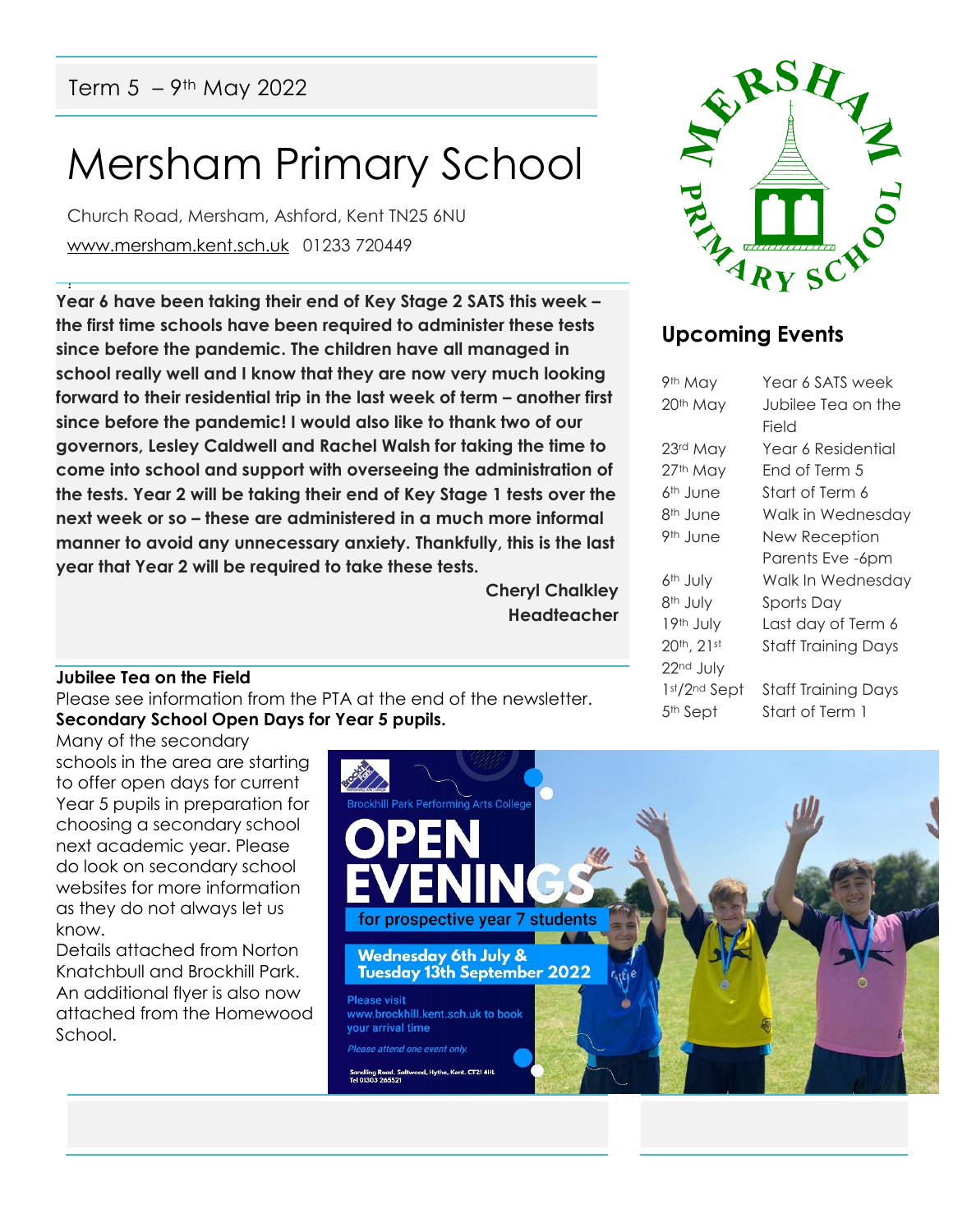#### **Neonatal Parent Advisory Group (see attached flyer)**

I am the Neonatal Parents and Family Engagement Lead for the Kent, Surrey and Sussex Neonatal ODN (Operational Delivery Network). We are currently looking to build membership of our Neonatal Parent Advisory Group and want to ensure that membership reflects the diverse communities in the region. We want to hear from people who have experienced Neonatal care at one or more of the 13 Neonatal Units in Kent, Surrey and Sussex.

Membership would include an expectation to attend meetings (mostly virtually due to large area covered) and working groups and provide parent feedback to the Network – each member varies in the time they are able to commit but ALL input is welcomed.

Please see the attached poster for further information. You can follow the QR code on the poster or click here to express an interest > <https://forms.office.com/r/Mn5ctsHCtE>

#### **Class Assemblies – Terms 5 and 6**

Please note that Parrot class assembly will be on a Friday not a Thursday due to transition activities happening that week. Please also note the change of date for Kingfisher Class Assembly due to the school trip.

| Penguin Class           |
|-------------------------|
| <b>Kingfisher Class</b> |
| Toucan Class            |
| <b>Falcon Class</b>     |
| Parrot Class            |
|                         |

Penguin Class Thursday 19th May **Kingfisher Class Thursday 26th May** Thursday 16th June Thursday 23rd June Friday 1st July Robin Class Thursday 7th July

#### **Free Sessions at Willesborough Athletic Football Club**

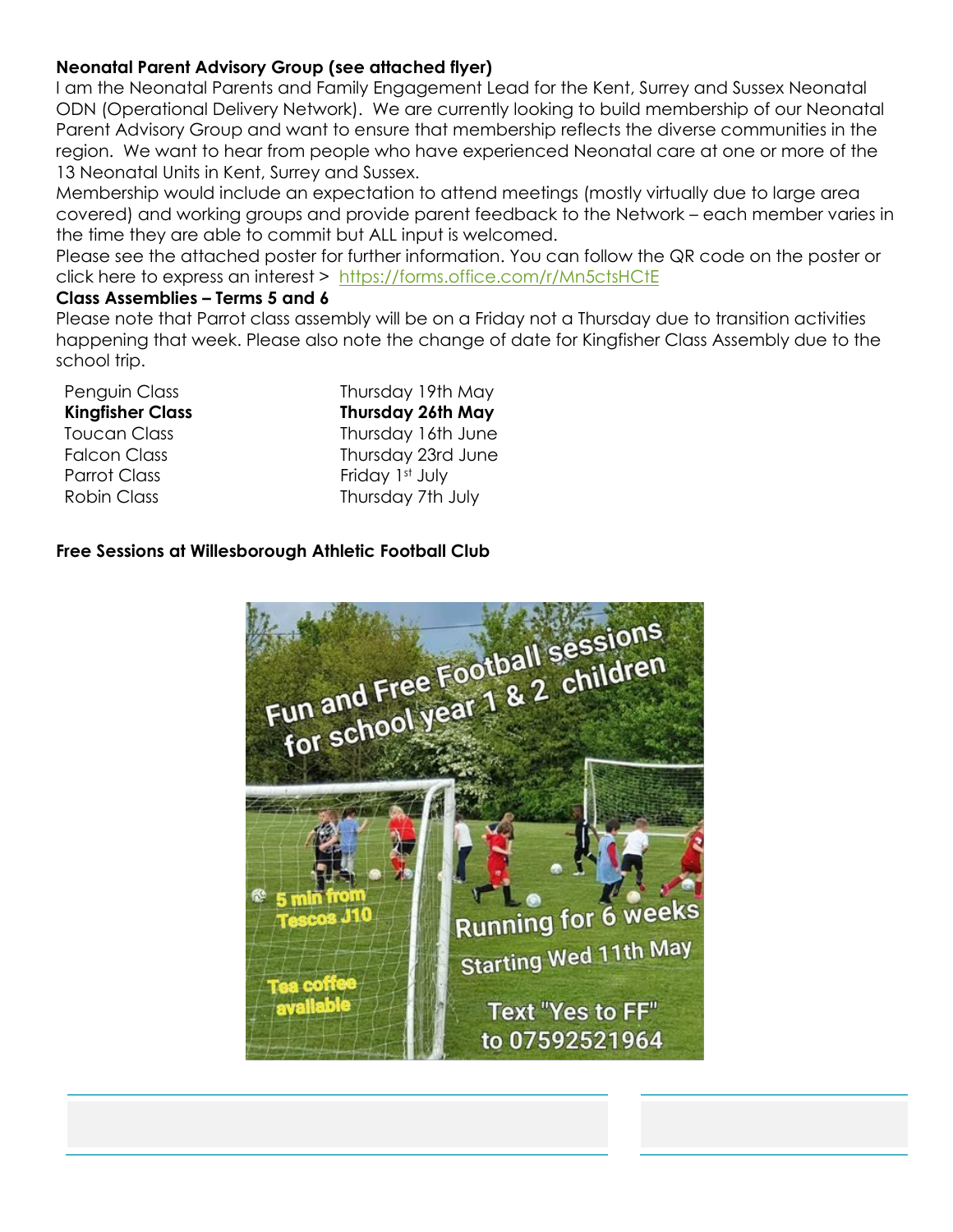